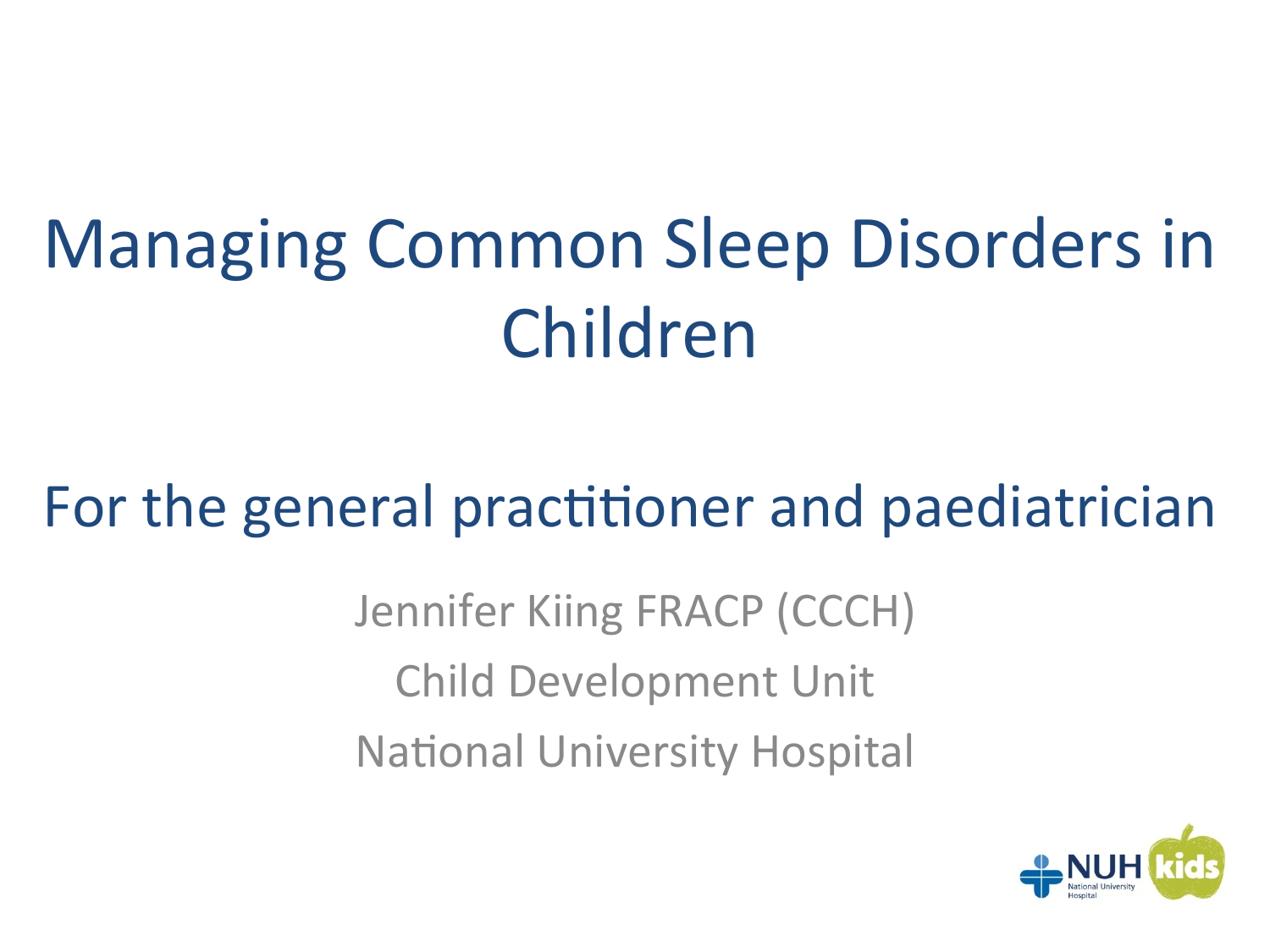### At the end of this talk participants will:

- Know the Prevalence of sleep problems
- Know about sleep requirements in children
- Have a framework for sleep screening in clinic
- Understand about screen time and sleep associations
- Be able to manage some common behavioural sleep problems in young children

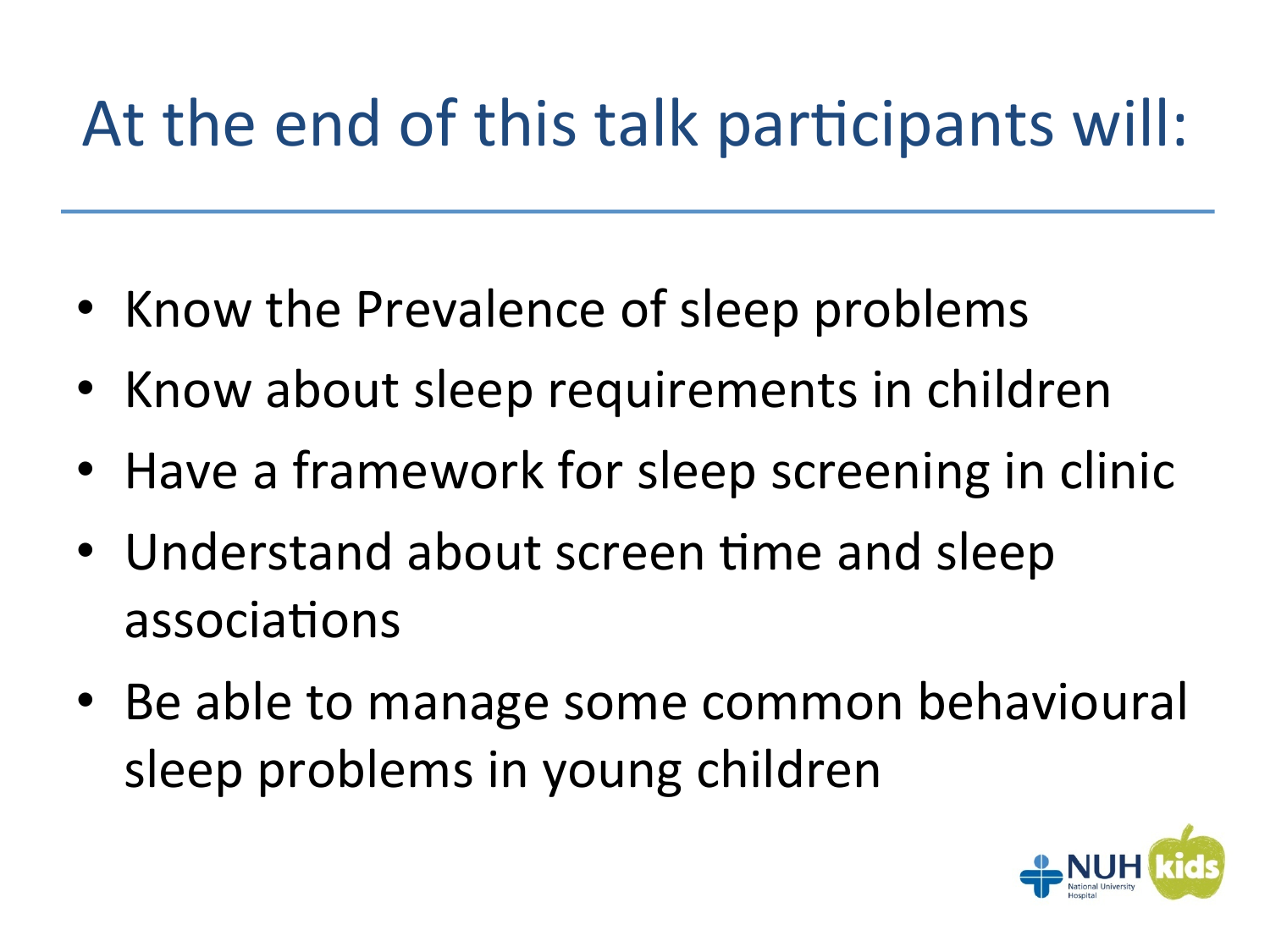# What is a 'Sleep Disorder?'

Sleep disorders are conditions, either internal or external, that interfere with the refreshing nature of a child's sleep or that significantly disrupts other people.

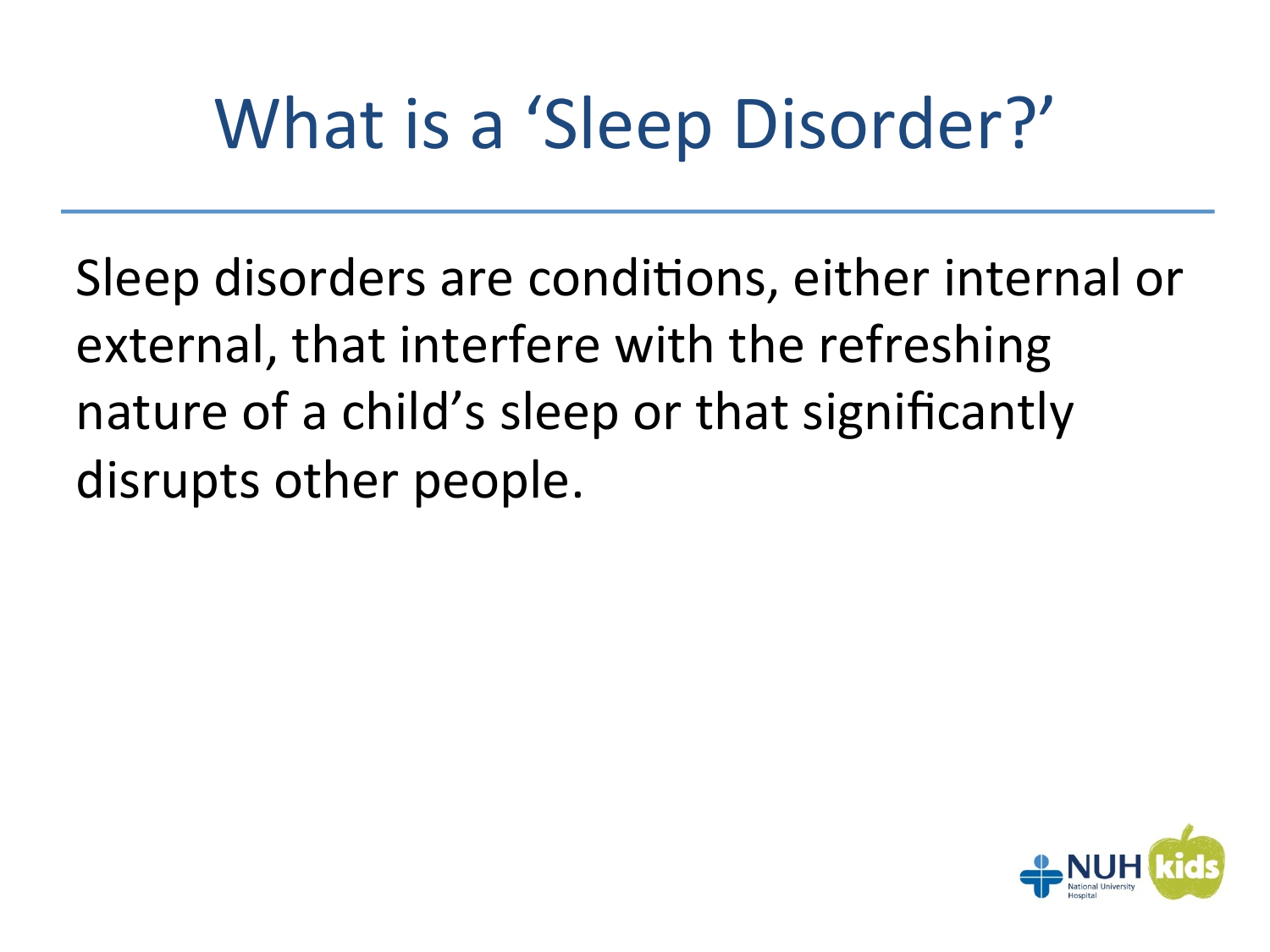## Prevalence of Sleep Problems

- Worldwide
	- $-$  Paediatricians report <25% of patients<sup>#</sup>
	- $-$  Parents report 12% (half)\*
- In Singapore

 $-$  parents report problems in 44% of infants and toddlers(birth  $-36$  months) (10% Vietnam 70% China) 

# Owens JA. The practice of pediatric sleep medicine; results of a community survey. Pediatrics. 2001;108(3):E51 \*Chervin RD, Archbold KH, Panahi P, Pituch KJ. Sleep problems seldom addresed at two general paediatric clinics. Pediatrics. 2001;107(6):1375-80 

\*\*Mindell JA, Sadeh A, Wiegand B, How TH, Goh DY. Cross cultural differences in infant and toddler sleep. Sleep Med. 2010 Mar;11(3):274-80. 

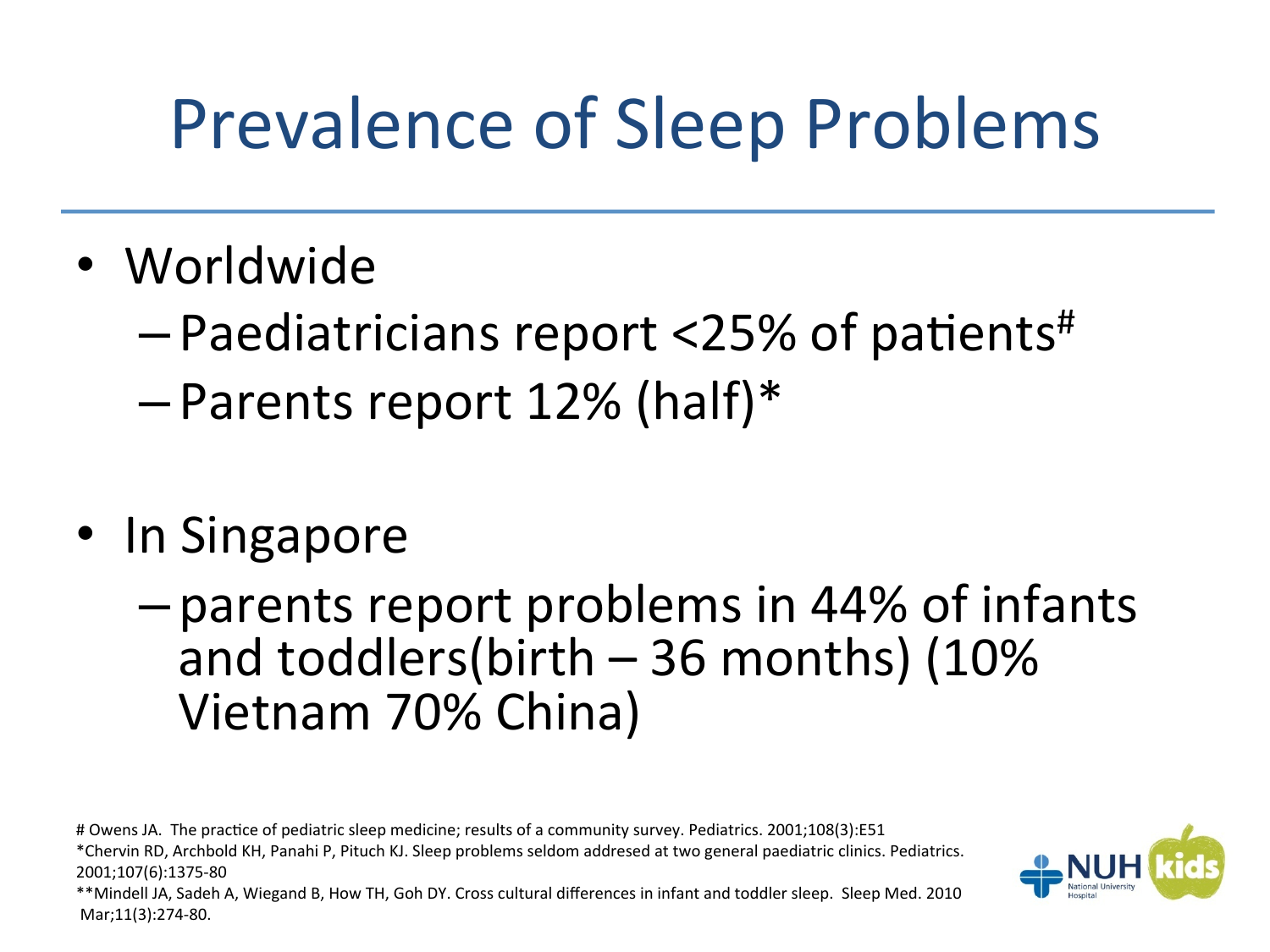## 'Just Ask' about the child's sleep

• Sleep is commonly not addressed within family practice with low rates of prevention, identification and intervention

# Just Ask

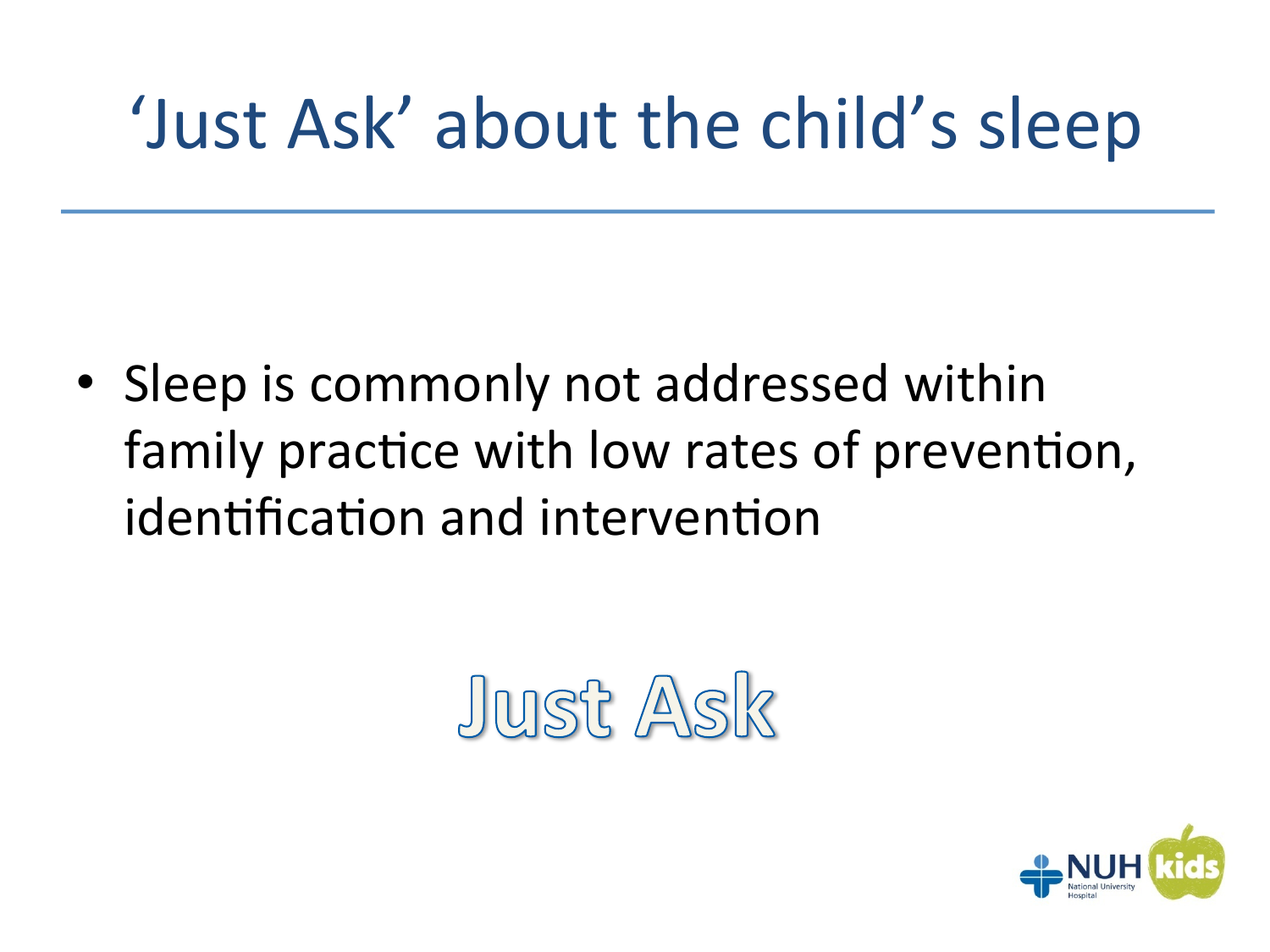## What do I ask?

• Most primary care physicians use a single global question about 'sleep problems' as a screener 

• Why is this an issue?

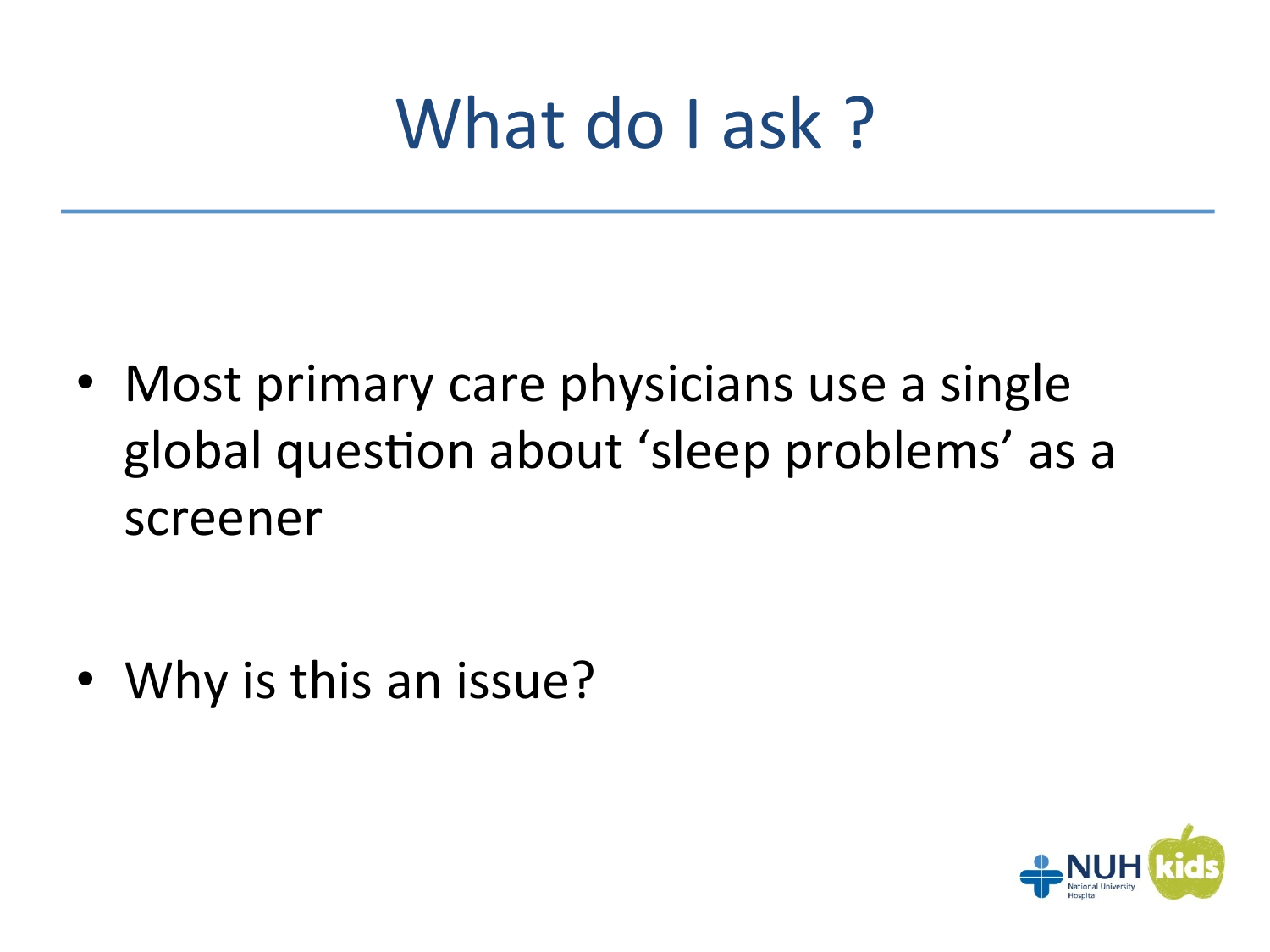Parents may not think sleep is a 'problem' in their child

• Parents may not raise problematic sleep symptoms or patterns due to a lack of knowledge about sleep, or cultural beliefs about what is appropriate to discuss with their family physicians 

• There are gaps in parent knowledge about sleep

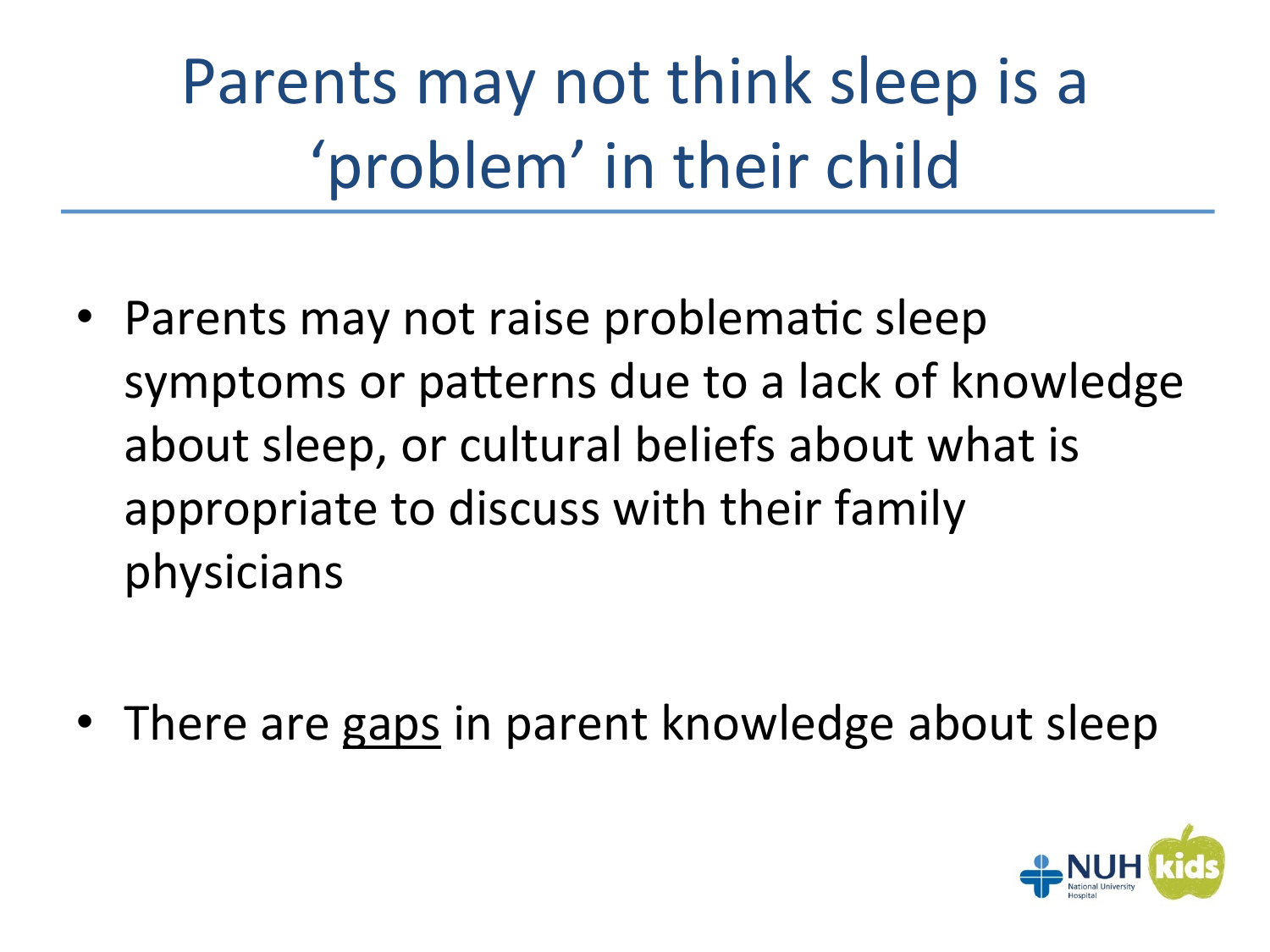How much sleep are children in Singapore getting?

Children from predominantly-Asian countries had significantly later bedtimes, shorter total sleep times, increased parental perception of sleep problems, and were more likely to room-share than children from predominantly Caucasian countries/regions

\*Mindell JA, Sadeh A, Wiegand B, How TH, Goh DY. Cross cultural differences in infant and toddler sleep. Sleep Med. 2010 Mar; 11(3):274-80. 

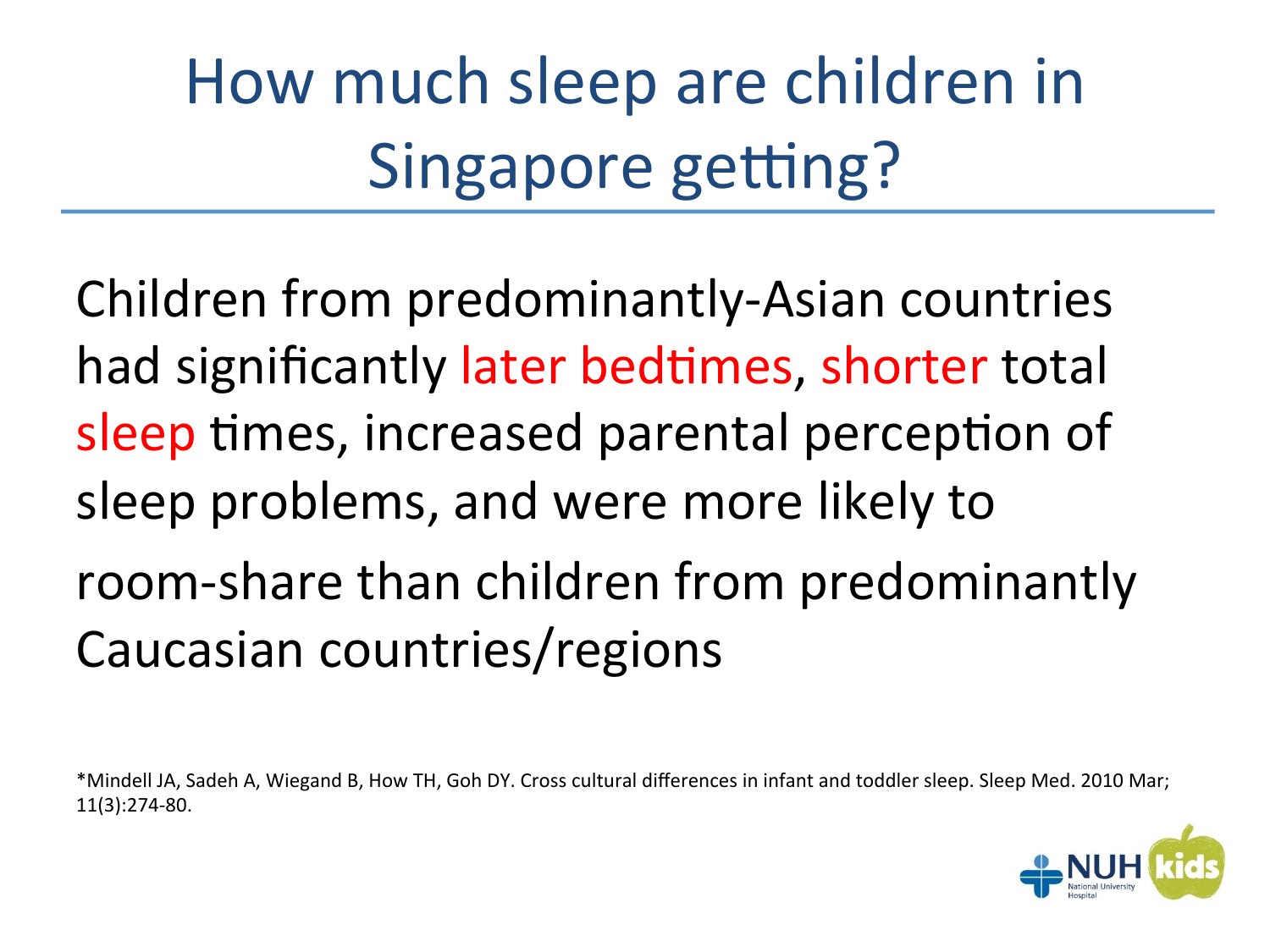# How much sleep are children in Singapore getting (0-36 months)?

|                                     | <b>Singapore</b> | <b>Australia</b> |
|-------------------------------------|------------------|------------------|
| <b>Bedtime</b>                      | 9:37 pm          | $7:42$ pm        |
| Nighttime sleep<br>(hrs)            | 9.26             | 10.17            |
| Waketime                            | $7:28$ am        | $6:35$ am        |
| Total sleep time<br>including naps  | 12.36            | 13.16            |
| Parent<br>perceptions -<br>problems | $~44\%$          | $~31\%$          |
| Co-sleeping                         | 74%              | 27%              |
| Consistent<br>bedtime routine       | 60%              | 75%              |

\*Mindell JA, Sadeh A, Wiegand B, How TH, Goh DY. Cross cultural differences in infant and toddler sleep. Sleep Med. 2010 Mar; 11(3):274-80. 

P values  $< 0.001$ 

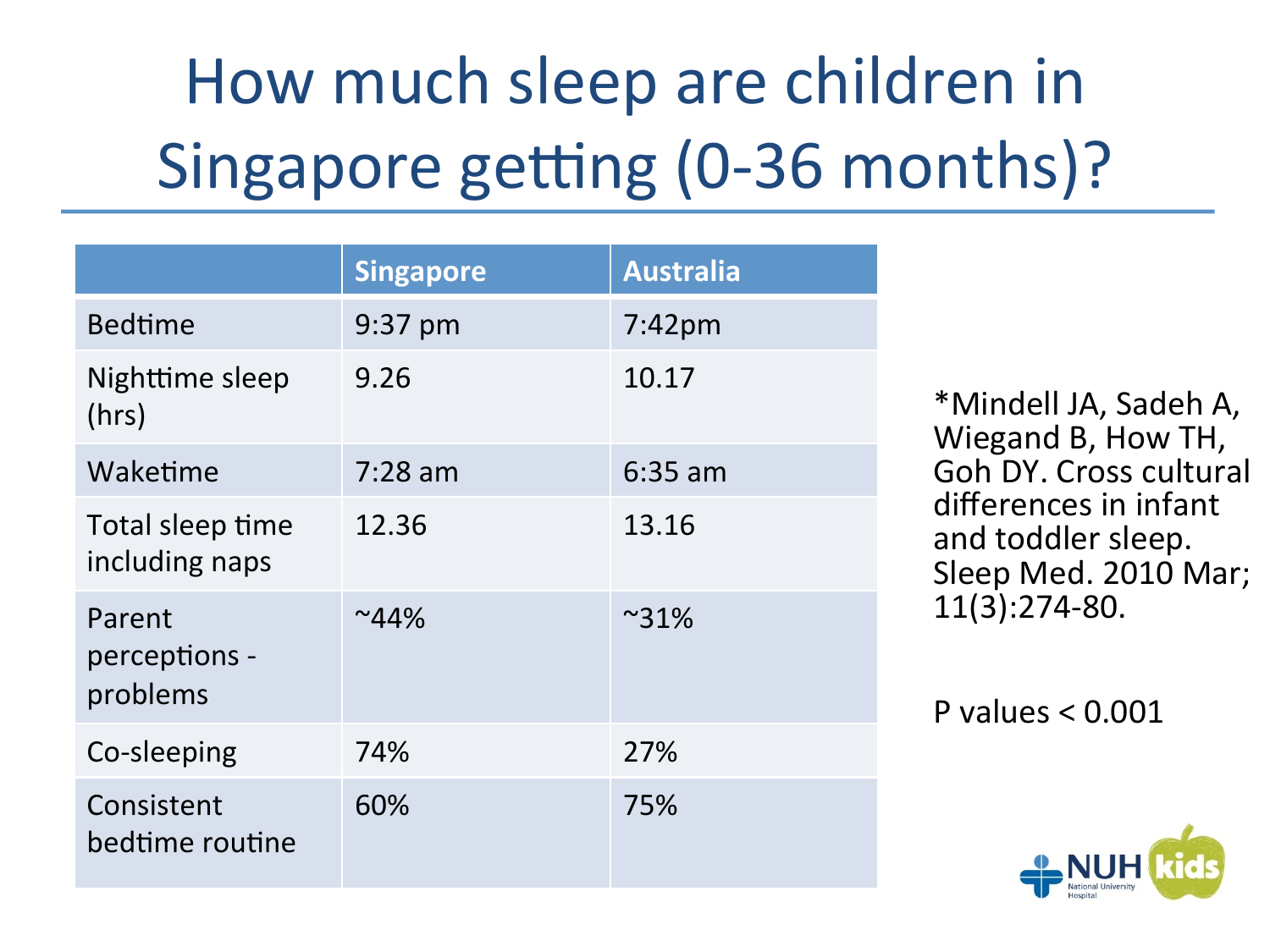#### How much sleep does your child need?

| <b>Age</b>    | <b>Recommended hours of</b>                | AGE       | <b>TOTAL</b><br><b>HOURS</b><br>OF SLEEP | DAY<br>TIME(NAPS)<br><b>HOURS</b> |
|---------------|--------------------------------------------|-----------|------------------------------------------|-----------------------------------|
|               |                                            | 1 week    | 16.5                                     | 8                                 |
|               | sleep/day                                  | 1 month   | 15.5                                     | 6                                 |
|               |                                            | 3 months  | 15                                       | 5                                 |
| Newborn       | <b>16-18 hours</b>                         | 6 months  | 14.25                                    | $3 - 4$                           |
|               |                                            | 9 months  | 14                                       | 3                                 |
|               |                                            | 12 months | 13.75                                    | $2 - 3$                           |
| Preschool Age | 11-12 hours                                | 18 months | 13.5                                     | $\overline{2}$                    |
|               |                                            | 2 years   | 13                                       | $1 - 2$                           |
|               |                                            | 3 years   | 12                                       | 1                                 |
| School age    | At least 10 hours                          | 4 years   | 11.5                                     |                                   |
|               |                                            | 5 years   | 11                                       |                                   |
| children      |                                            | 6 years   | 10.75                                    |                                   |
|               |                                            | 7 years   | 10.5                                     |                                   |
| <b>Teens</b>  | 9-10 hours                                 | 8 years   | 10.25                                    |                                   |
|               |                                            | 9 years   | 10                                       |                                   |
|               |                                            | 10 years  | 9.75                                     |                                   |
| <b>Adults</b> | 7-8 hours                                  | 11 years  | 9.5                                      |                                   |
|               |                                            | 12 years  | 9.25                                     |                                   |
|               |                                            | 13 years  | 9.25                                     |                                   |
|               |                                            | 14 years  | 9                                        |                                   |
|               | *National heart, lung and Blood Institute, | 15 years  | 8.75                                     |                                   |
|               |                                            | 16 years  | 8.5                                      |                                   |
| <b>USA</b>    |                                            | 17 years  | 8.25                                     |                                   |
|               |                                            | 18 years  | 8.25                                     |                                   |

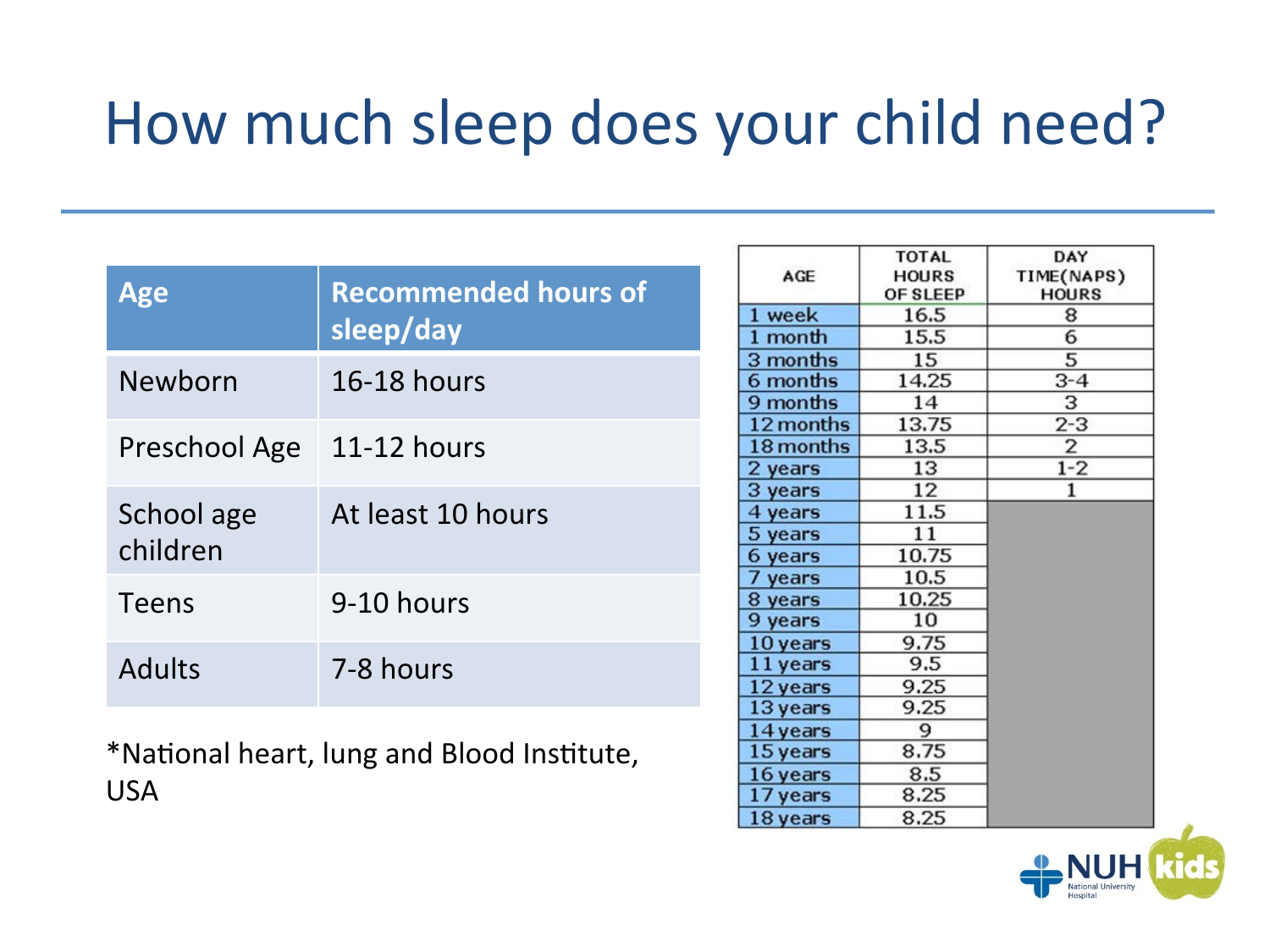## What do I ask in clinic?

# Ask about the **Quantity and Quality** of a child's sleep at every well child visit

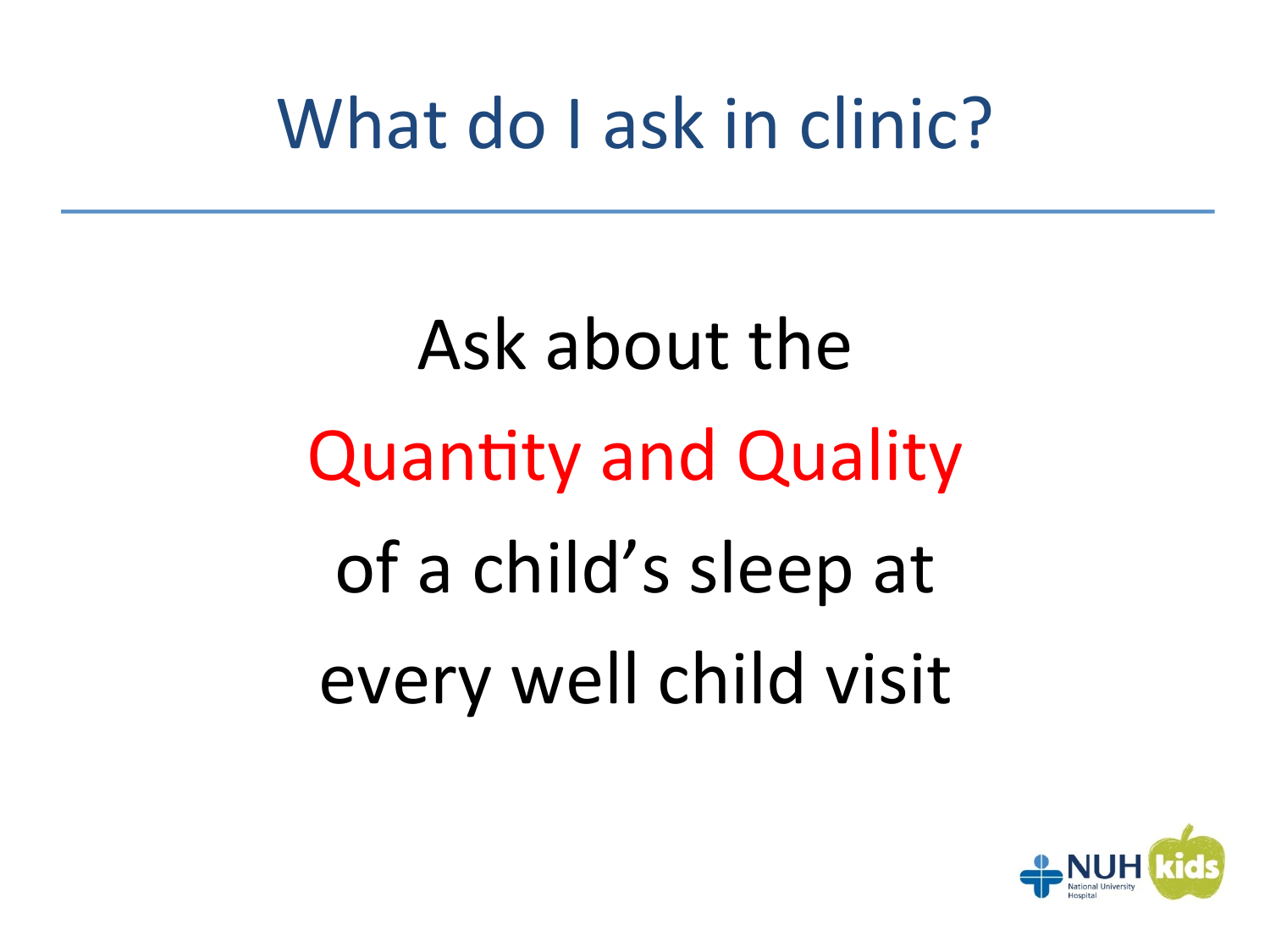# 'BEARS' tool

- 1. Bedtime problems
- 2. Excessive daytime sleepiness
- 3. Awakenings during the night
- 4. Regularity and duration of sleep
- 5. Sleep-disordered breathing
- 6. Screen Time

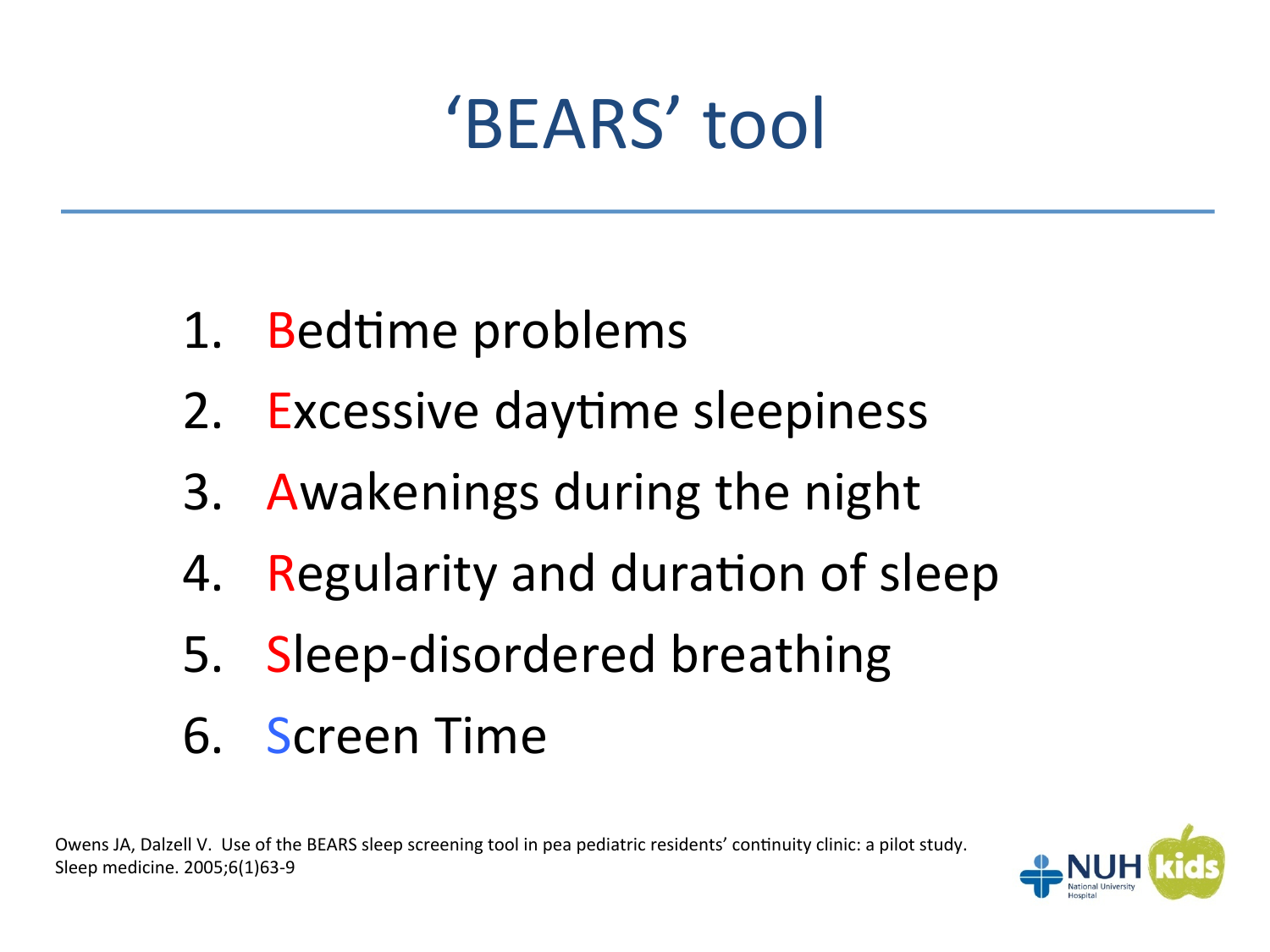|                                           | Toddler/preschool<br>$(2-5$ years)                                                                      | School-aged<br>$(6-12 \text{ years})$                                                                                                                                                    | Adolescent<br>$(13-18 \text{ years})$                                                                                      |                                                                                                                                                                                        |
|-------------------------------------------|---------------------------------------------------------------------------------------------------------|------------------------------------------------------------------------------------------------------------------------------------------------------------------------------------------|----------------------------------------------------------------------------------------------------------------------------|----------------------------------------------------------------------------------------------------------------------------------------------------------------------------------------|
| 1. Bedtime<br>problems                    | Does your child<br>have any<br>problems going to<br>bed? Falling<br>asleep?                             | Does your child<br>have any<br>problems at<br>bedtime? (P) Do<br>you have any<br>problems going<br>to bed? $(C)$                                                                         | Do you have<br>any problems<br>falling asleep at<br>bedtime? (C)                                                           | The 'BEARS' Sleep                                                                                                                                                                      |
| 2. Excessive<br>daytime<br>sleepiness     | Does your child<br>seem overtired or<br>sleepy a lot<br>during the day?<br>Does she still<br>take naps? | Does your child<br>have difficulty<br>waking in the<br>morning, seem<br>sleepy during<br>the day or take<br>haps? $(P)$ Do<br>you feel tired a<br>lot? (C)                               | Do you feel<br>sleep a lot<br>during the day?<br>In school? While<br>driving? $(C)$                                        | <b>Screening Tool</b>                                                                                                                                                                  |
| 3. Awakenings<br>during the night         | Does your child<br>wake up a lot at<br>night?                                                           | Does your child<br>seem to wake<br>up a lot at night?<br>Any<br>sleepwalking or<br>nightmares? (P)<br>Do you wake up<br>a lot at night?<br>Have trouble<br>getting back to<br>sleep? (C) | Do you wake up<br>a lot at night?<br>Have trouble<br>getting back to<br>sleep? $(C)$                                       | (P) Parent-directed question<br>(C) Child-directed question                                                                                                                            |
| 4. Regularity<br>and duration of<br>sleep | Does your child<br>have a regular<br>bedtime and<br>wake time? What<br>are they?                        | What time does<br>your child go to<br>bed and get up<br>on school days?<br>Weekends? Do<br>you think he/she<br>is getting<br>enough sleep?<br>(P)                                        | What time do<br>you usually go<br>to bed on school<br>nights?<br>Weekends?<br>How much sleep<br>do you usually<br>get? (C) | Source: "A Clinical Guide to Pediatric<br>Sleep: Diagnosis and Management of<br>Sleep Problems" by Jodi A. Mindell<br>and Judith A. Owens; Lippincott<br><b>Williams &amp; Wilkins</b> |
| 5. Snoring                                | Does your child<br>snore a lot or<br>have difficult<br>breathing at<br>night?                           | Does your child<br>have loud or<br>nightly snoring<br>or any breathing<br>difficulties at<br>$night?$ (P)                                                                                | Does your<br>teenager snore<br>loudly or<br>nightly? (P)                                                                   |                                                                                                                                                                                        |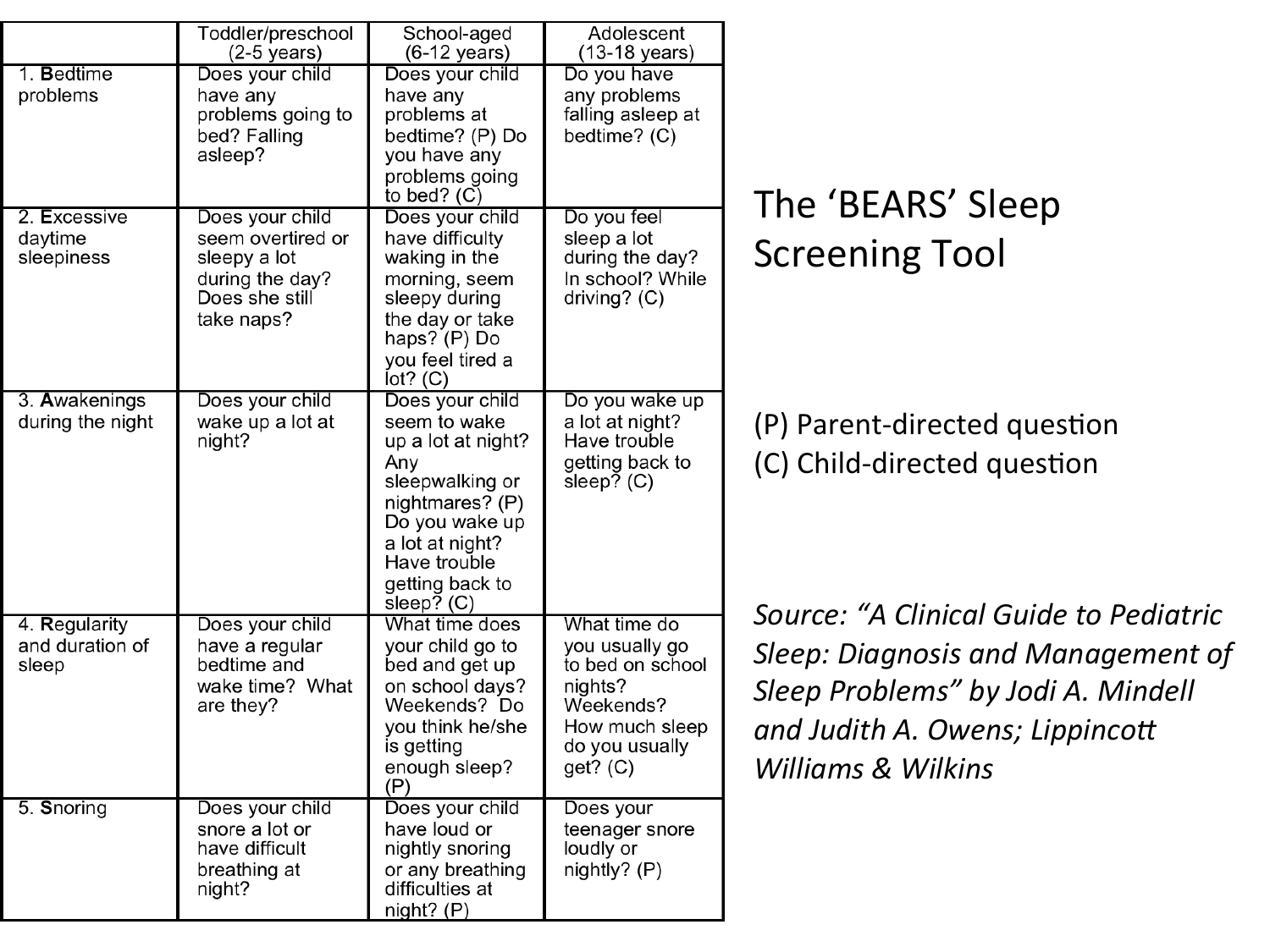## **Sleep Management Strategies**

- Most problems with sleep are learned behaviours
	- Problems falling asleep (sleep initiation)
	- Frequent night-time wakening

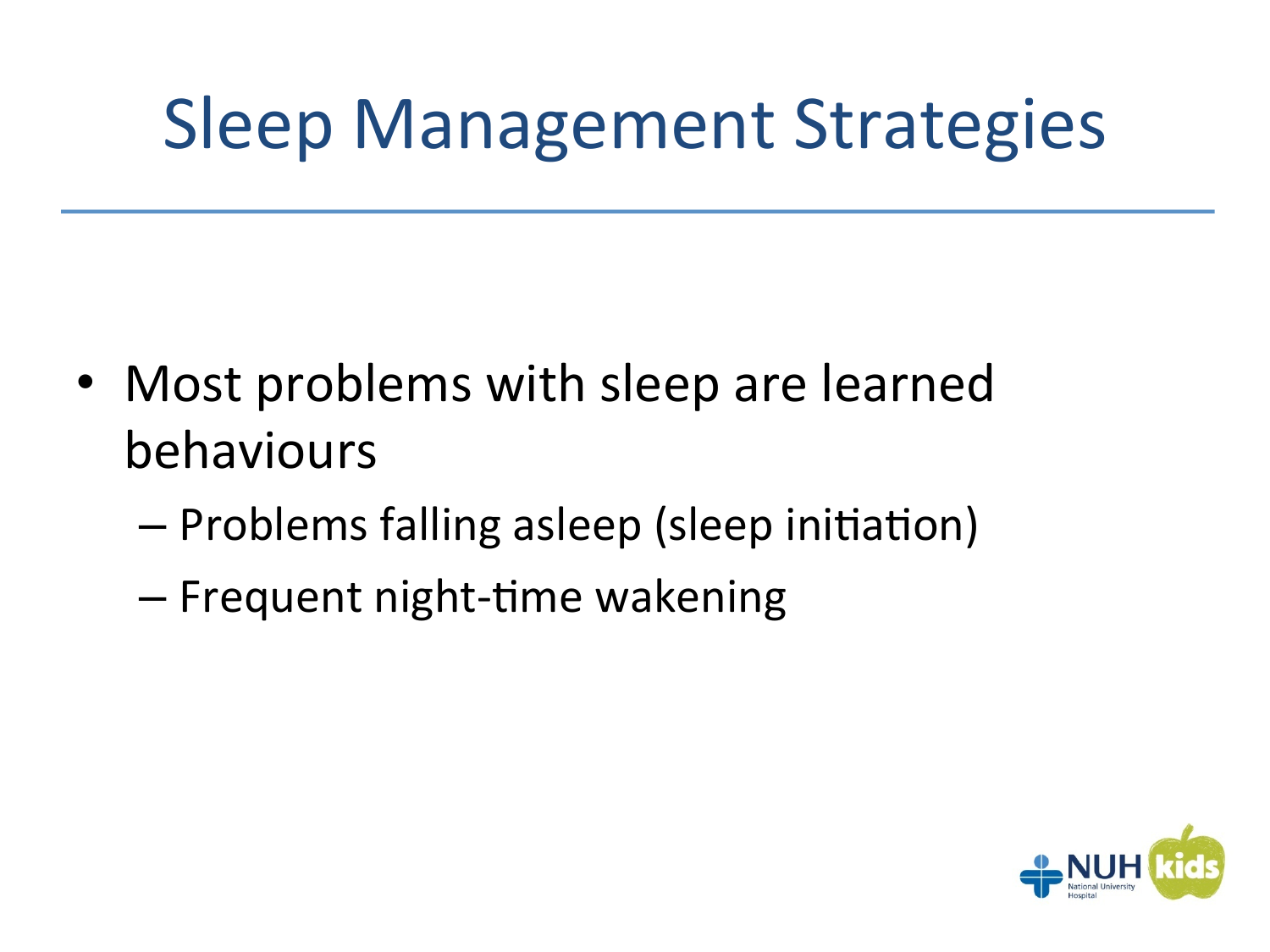# 1. Problems falling asleep

- Establish a good bedtime routine
- Sleep associations are important
- Put to bed awake
- Behavioural strategies include controlled crying & graduated extinction

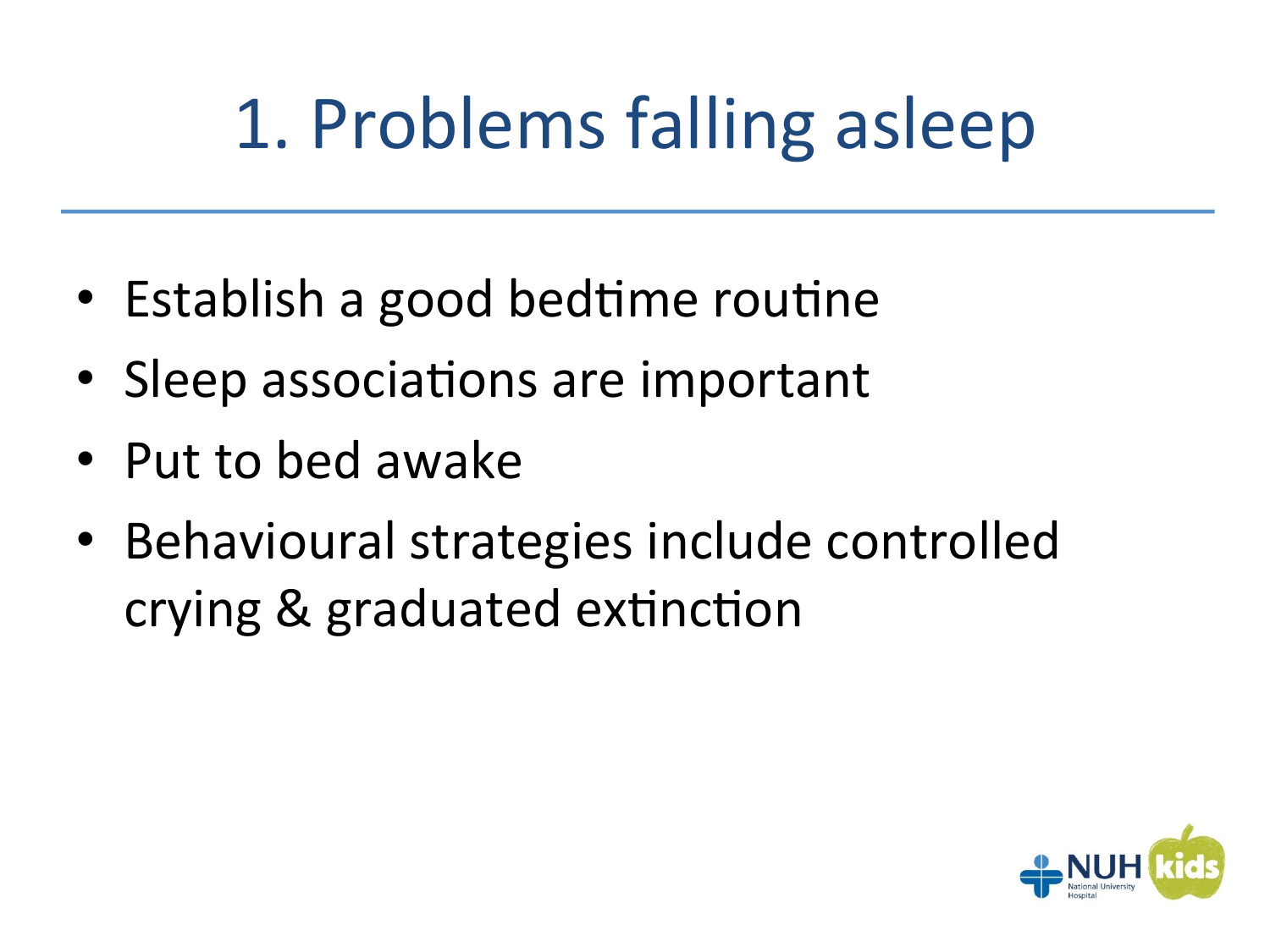# 2. Frequent Night time wakening

- Graduated Extinction
- Controlled Crying
- Camping out
- Scheduled Waking

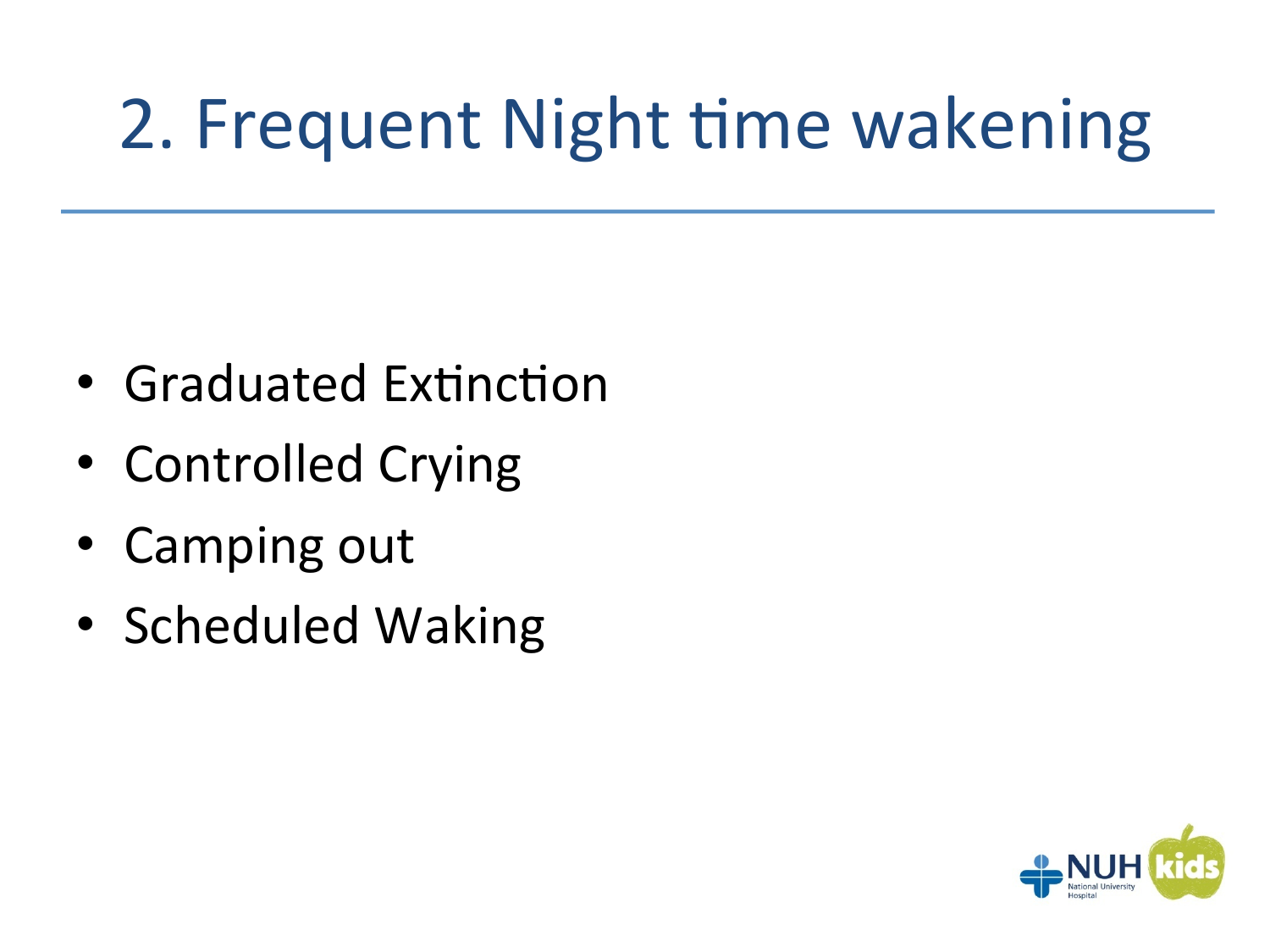# **Sleep Diary**

|                  |                                             | When your child is placed in the bed or cot |  |               |  | Case 2: NP<br>SLEEP DIARY |  |   |  |                                                                                                      |   |  |
|------------------|---------------------------------------------|---------------------------------------------|--|---------------|--|---------------------------|--|---|--|------------------------------------------------------------------------------------------------------|---|--|
|                  |                                             |                                             |  |               |  |                           |  |   |  |                                                                                                      |   |  |
|                  | TWhen your child gets out of the bed or cot |                                             |  |               |  |                           |  |   |  |                                                                                                      |   |  |
|                  | When your child is asleep                   |                                             |  |               |  |                           |  |   |  |                                                                                                      |   |  |
|                  | When your child is awake                    |                                             |  |               |  |                           |  |   |  |                                                                                                      |   |  |
|                  | Events                                      |                                             |  |               |  |                           |  |   |  |                                                                                                      |   |  |
| Day Date         | Medications                                 |                                             |  |               |  |                           |  |   |  | Mn 1am 2am 3am 4am 5am 6am 7am 8am 9am 10am 11am MD 1Pm 2Pm 3pm 4pm 5pm 6pm 7pm 8pm 9pm 10pm 11pm MN |   |  |
| Mon 19/5         |                                             |                                             |  |               |  |                           |  | ↓ |  |                                                                                                      | ↓ |  |
|                  |                                             |                                             |  |               |  | ↑                         |  |   |  |                                                                                                      |   |  |
|                  |                                             |                                             |  |               |  |                           |  |   |  |                                                                                                      |   |  |
| THURS.           |                                             |                                             |  | <b>AGITAT</b> |  |                           |  |   |  |                                                                                                      |   |  |
| FRI              |                                             |                                             |  |               |  |                           |  |   |  |                                                                                                      |   |  |
| SAT              |                                             |                                             |  |               |  |                           |  |   |  |                                                                                                      |   |  |
| 5 UN 1           |                                             |                                             |  |               |  |                           |  |   |  |                                                                                                      |   |  |
| MON <sub>L</sub> |                                             |                                             |  |               |  |                           |  |   |  |                                                                                                      |   |  |
| TUES             |                                             |                                             |  |               |  |                           |  |   |  | 羅網                                                                                                   |   |  |
| $WES$ .          |                                             |                                             |  |               |  |                           |  |   |  |                                                                                                      |   |  |
|                  |                                             |                                             |  |               |  |                           |  |   |  |                                                                                                      |   |  |
|                  |                                             |                                             |  |               |  |                           |  |   |  |                                                                                                      |   |  |
|                  |                                             |                                             |  |               |  |                           |  |   |  |                                                                                                      |   |  |
|                  |                                             |                                             |  |               |  |                           |  |   |  |                                                                                                      |   |  |
|                  | $\mathbf{I}$                                |                                             |  |               |  |                           |  |   |  |                                                                                                      |   |  |
|                  |                                             |                                             |  |               |  |                           |  |   |  |                                                                                                      |   |  |
|                  |                                             |                                             |  |               |  |                           |  |   |  |                                                                                                      |   |  |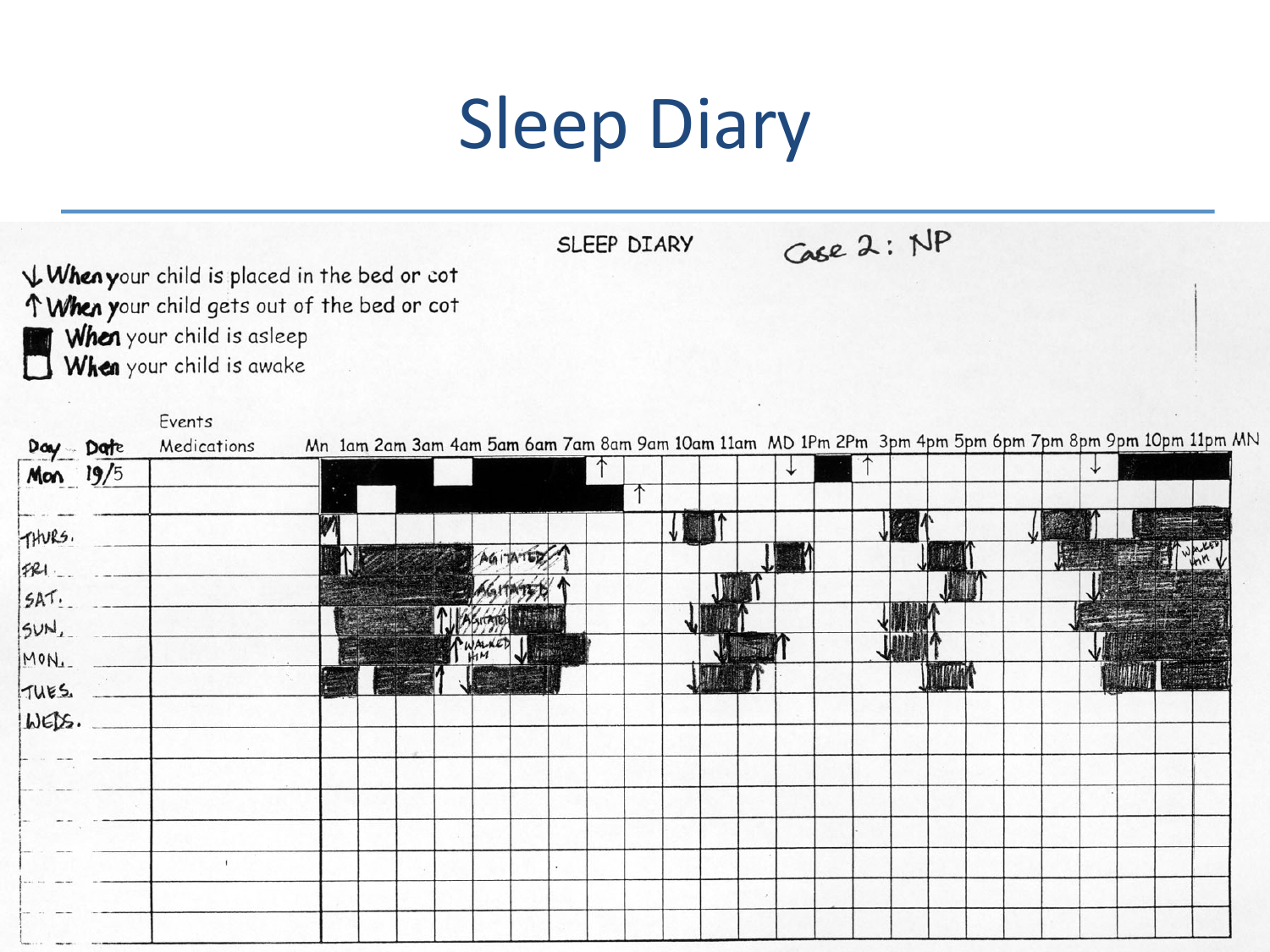Sleep Management Plan For : Date: \_\_\_\_/\_\_\_\_/\_\_\_\_\_

Before Bed – Pre Bedtime Routine:

Bottle of milk. Remove milk bottle before child falls asleep

At Bedtime:

DO NOT OFFER BREAST. DO NOT ROCK. Place in cot and pat to sleep

How to Manage Crying or Protesting at Bedtime:

Stay with child until he falls asleep. DO NOT PICK UP FROM COT

How to Manage Night time Waking:

Reassure " mummys here". Pat to sleep. DO NOT PICK UP FROM COT\_\_\_\_

Daytime Nap

SAME AS BEDTIME

Remember – stick with the plan and sleep pattern will improve.

Sometimes things will seem a bit worse before they get better. Hang in there.